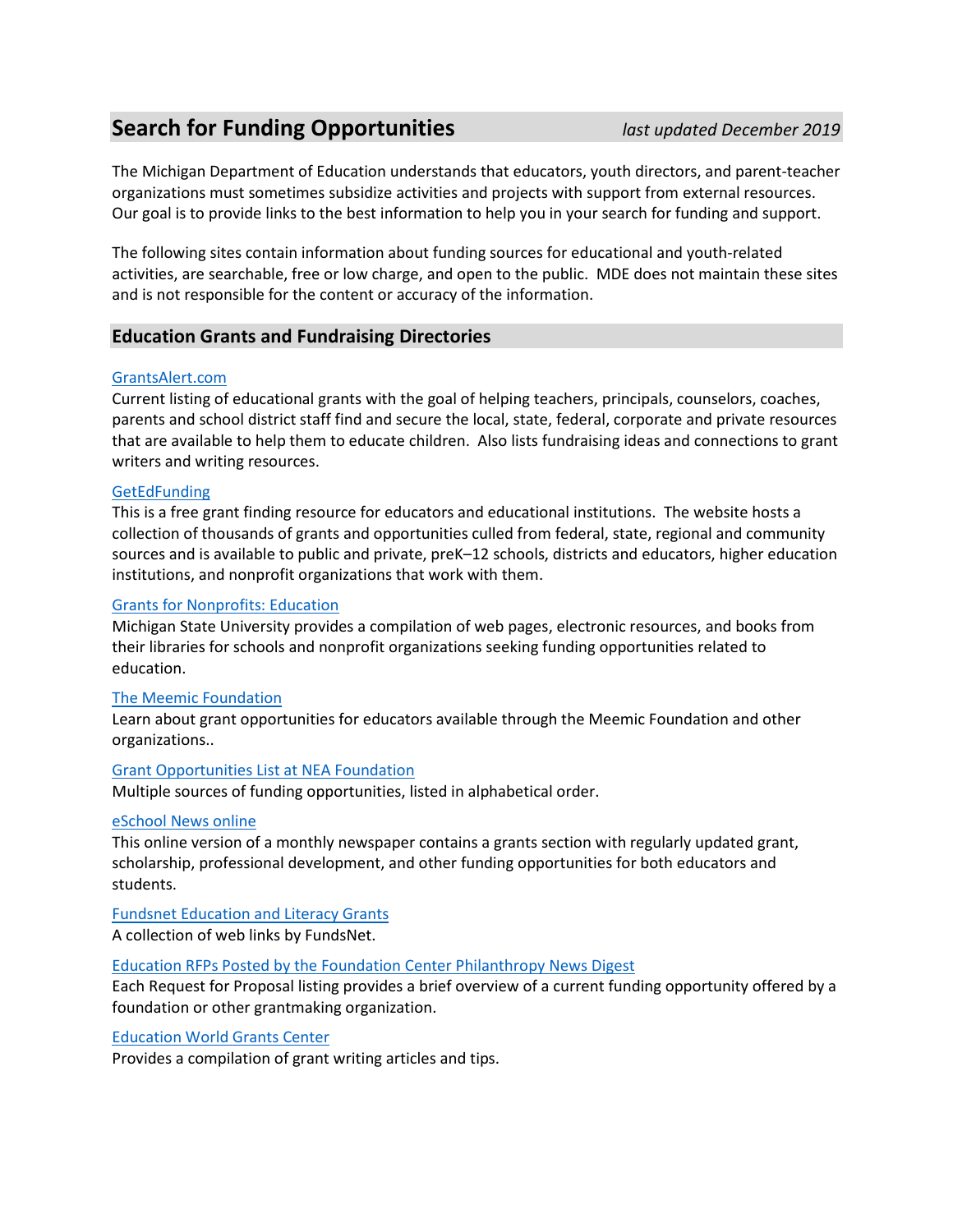#### **[Guidestar](http://www.guidestar.org/)**

This web service gathers and disseminates information about every single IRS-registered nonprofit organization, including each nonprofit's mission, legitimacy, impact, reputation, finances, programs, transparency, and governance. Registration is free.

#### [Accessing Forms 990](http://www.guidestar.org/rxa/news/articles/2005/accessing-forms-990.aspx)

IRS Form 990 provides the public with financial information about a nonprofit organization, as well as disclosures on corporate governance and boards of directors. The Form 990 may sometimes list grants and gifts from the organization. All nonprofit organizations with annual incomes of more than \$25,000 must file a Form 990. This includes grant-making nonprofit organizations. Most faith-based organizations of any size are not required to file a Form 990. Free to those registered to Guidestar.

## **Online Fundraising**

#### [Donorschoose.org](http://www.donorschoose.org/teachers)

This is an online charity that makes it easy for anyone to help students in need. Public school teachers from every corner of America post classroom project requests, and donors give any amount to the project that most inspires them. Supporters have brought teachers' ideas to life in more than half of all U.S. public schools. About 15% of each project is used for the website's administrative costs.

#### [Classwish](http://www.classwish.org/)

Classwish allows teachers and others in education to create Wish Lists of needed educational supplies and allows individuals to give to specific schools or teachers.

## **Corporate Fundraising Offers**

#### [Kroger Community Rewards Program](https://www.kroger.com/topic/kroger-community-rewards-3)

Kroger is committed to helping our communities grow and prosper. Year after year, local schools, churches and other nonprofit organizations receive dollars through Kroger Community Rewards.

#### [Meijer Community Rewards Program](http://meijercommunity.com/community-needs/education/)

Meijer Community Rewards was developed to support k-12 schools and religious groups in ways that don't stretch their budget or their time.

#### [General Mills: Box Tops for Education](http://www.boxtops4education.com/)

Box Tops for Education has donated over \$90 million to our nation's schools since 1996, helping them earn the cash they need through easy, everyday activities.

## **Community Foundations**

## [Michigan Community Foundations](https://www.michiganfoundations.org/grantseekers)

Community foundations are charitable organizations that may administer a number of funds primarily for local purposes, to solve community or regional problems and improve the lives of people in their geographic area. Community foundations often serve the youth-directed activities with small grants provided by a Youth Action Committee (YAC). Select your location to find the community foundation that serves your area.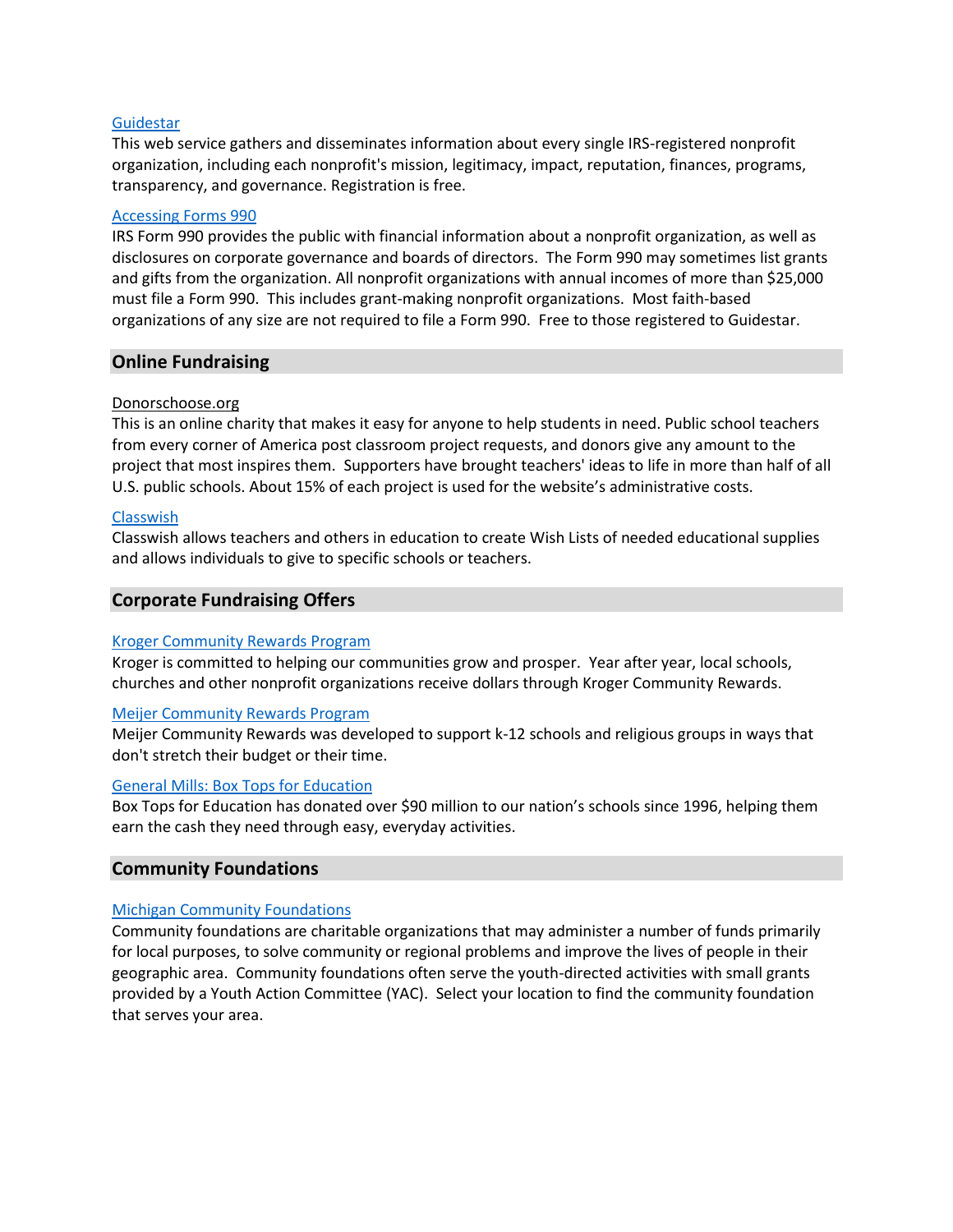## **Private Foundations Search Sites**

[Top 50 FC 1000 Foundations Awarding Grants to Recipients in Michigan, for Education, 2012](http://data.foundationcenter.org/#/fc1000/subject:education/state:MI/top:foundations/list/2012) **Cut and paste** the following url into your browser, and then page down to see a list of the top funders. <http://data.foundationcenter.org/#/fc1000/subject:education/state:MI/top:foundations/list/2012> Source: Foundation Stats, 2014, courtesy of the Foundation Center.

[FundsNet Foundation Directory](http://www.fundsnetservices.com/searchresult/92/Foundation-Directory-A.html) A collection of web links by FundsNet.

#### Foundation Center – [Search Grantmakers](https://fdo.foundationcenter.org/?_ga=1.257036811.1291033296.1421420404)

This foundation database includes a free field that allows you to name a grantmaker to learn a foundation's full name, location, total assets, and total giving.

Council of Michigan Foundations (CMF) - Free Publications:

CMF's [Information for Seeking Foundation and Corporate Grants](https://www.michiganfoundations.org/sites/default/files/resources/Information-for-Seeking-Foundation-and-Corporate-Grants.PDF): This is a "how-to" booklet containing tools and selected sample grants by eight broad grantmaking categories to highlight the diversity and breadth of giving by Michigan funders. Includes information and data on Michigan foundations and corporate giving programs along with helpful tips on researching, applying and getting grants. Includes the Common Grant Application Form & Common Report Form.

CMF's [Common Grant Application Form:](https://www.michiganfoundations.org/node/136) Common grant application form developed to facilitate the application process for grantmakers and grantseekers. Includes sample cover sheet, suggested application and grant budget formats.

CMF's [Common Report Form:](https://www.michiganfoundations.org/node/137) Common grant report form developed to facilitate the reporting process for grantmakers and grantseekers.

## **State of Michigan Grants**

Search for grant opportunities through the [Michigan Electronic Grants Administration and Management](https://egrams-mi.com/portal/user/SearchResults.aspx)  [System](https://egrams-mi.com/portal/user/SearchResults.aspx) Portal (EGrAMS).

[Michigan Department of Education:](http://www.michigan.gov/mde/0,4615,7-140-5236---,00.html) Grants administered by MDE that are eligible to schools districts in Michigan.

## **Federal Grants**

## [ED.gov Forecast of Funding Opportunities](http://www2.ed.gov/fund/grant/find/edlite-forecast.html)

This site lists programs and competitions under which the U.S. Department of Education has invited or expects to invite applications for new awards, and provides actual or estimated deadline dates for the transmittal of applications, as well as links to grant notices and program contact people.

#### [Grants.gov](http://www.grants.gov/web/grants/search-grants.html)

The mission of the grants.gov website is to provide a common website for federal agencies to post discretionary funding opportunities and for grantees to find and apply to them.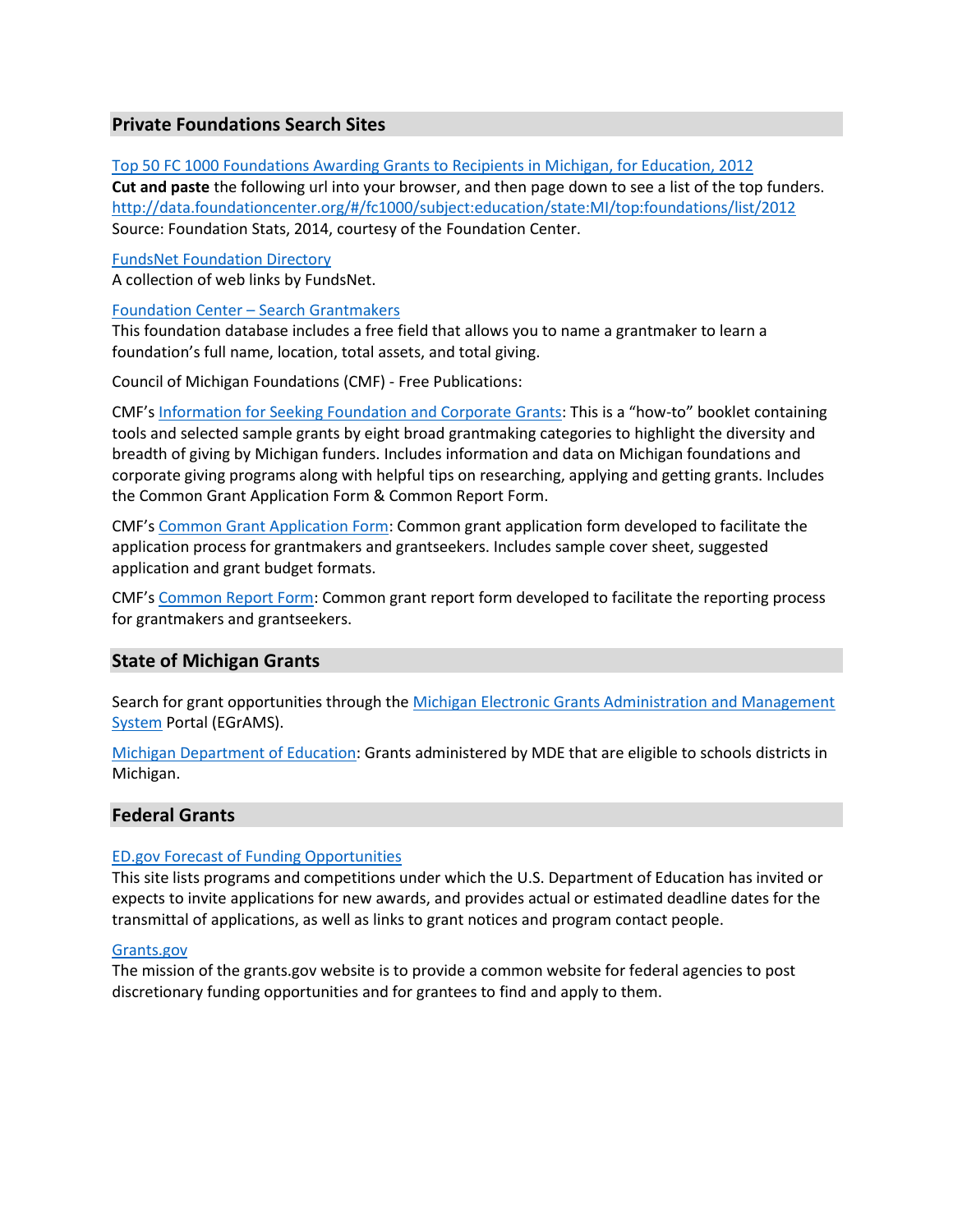## **Potential Nonprofit Partners**

## [Volunteer Centers of Michigan](https://mnaonline.org/vcm-member-list)

Volunteer Centers of Michigan is a statewide network of 28 Volunteer Centers serving 55 Michigan counties that mobilize people and resources to deliver creative solutions to community problems. Through the convening of organizations, the promotion of community service, and the matching of volunteers to nonprofit programs and events, Volunteer Centers take a leadership role in addressing key community issues. Some regions include a list of nonprofit partner organizations.

## **[GreatNonprofits](http://greatnonprofits.org/categories/view/children-and-youth)**

Nonprofits and schools often create partnerships to achieve mutually beneficial outcomes. This website allows people to find, review, and share information about nonprofits and charities. Find a local nonprofit or charity that can help you.

**[Civic Engagement Team AmeriCorps VISTA Program](https://mnaonline.org/civic-engagement)**. Members are placed with K-12 schools, college campuses, or volunteer connector organizations and will serve a portion of their service hours off site with a community partner. VISTA members serve to accomplish goals in one or more of the following five capacities:

- 1. Student Engagement: Engage in activities intended to improve learning and success in lowachieving K-12 schools.
- 2. Service-Learning: Engage in high quality service and service-learning projects in low-achieving K-12 schools.
- 3. College Access & Success: Engage in counseling, academic, enrollment, and retention support activities for economically disadvantaged youth.
- 4. Financial Literacy: Engage in activities that provide, support and/or facilitate access to resources and services that improve financial literacy, stability and security.
- 5. Employability: Engage in activities that provide, support and/or facilitate access to workforce development resources and services intended to improve employability and, ultimately, lead to employment

For more information on Civic Engagement Team AmeriCorps VISTA Program, contact Maggie Harris, Program Manager at mharris@mnaonline.org or 517-492-2425.

## **Scholarships and Grants**

## [Grants for Individuals](http://staff.lib.msu.edu/harris23/grants/3educate.htm) – Education

Michigan State University provides a compilation of opportunities for scholarships, fellowships and grants for individuals seeking funding for learning opportunities.

## [FastWeb](http://www.fastweb.com/)

The largest online scholarship search available, with 1.3 million scholarships representing over three billion in scholarship dollars. Provides students with accurate, regularly updated information on scholarships, grants, and financial aid suited to their goals and qualifications at no cost.

#### [Foundation for Rural Service](https://www.frs.org/youth-programs/college-scholarship-program)

The Foundation for Rural Service (FRS) offers an annual college scholarship program to help further higher education among rural youth. FRS awards a one-time \$2,500 scholarships to students from rural America for their first year of college, university or vocational-technical school. Each student is sponsored by an NTCA member company. FRS funds \$2,000 of each scholarship, and the sponsoring company awards the remaining \$500.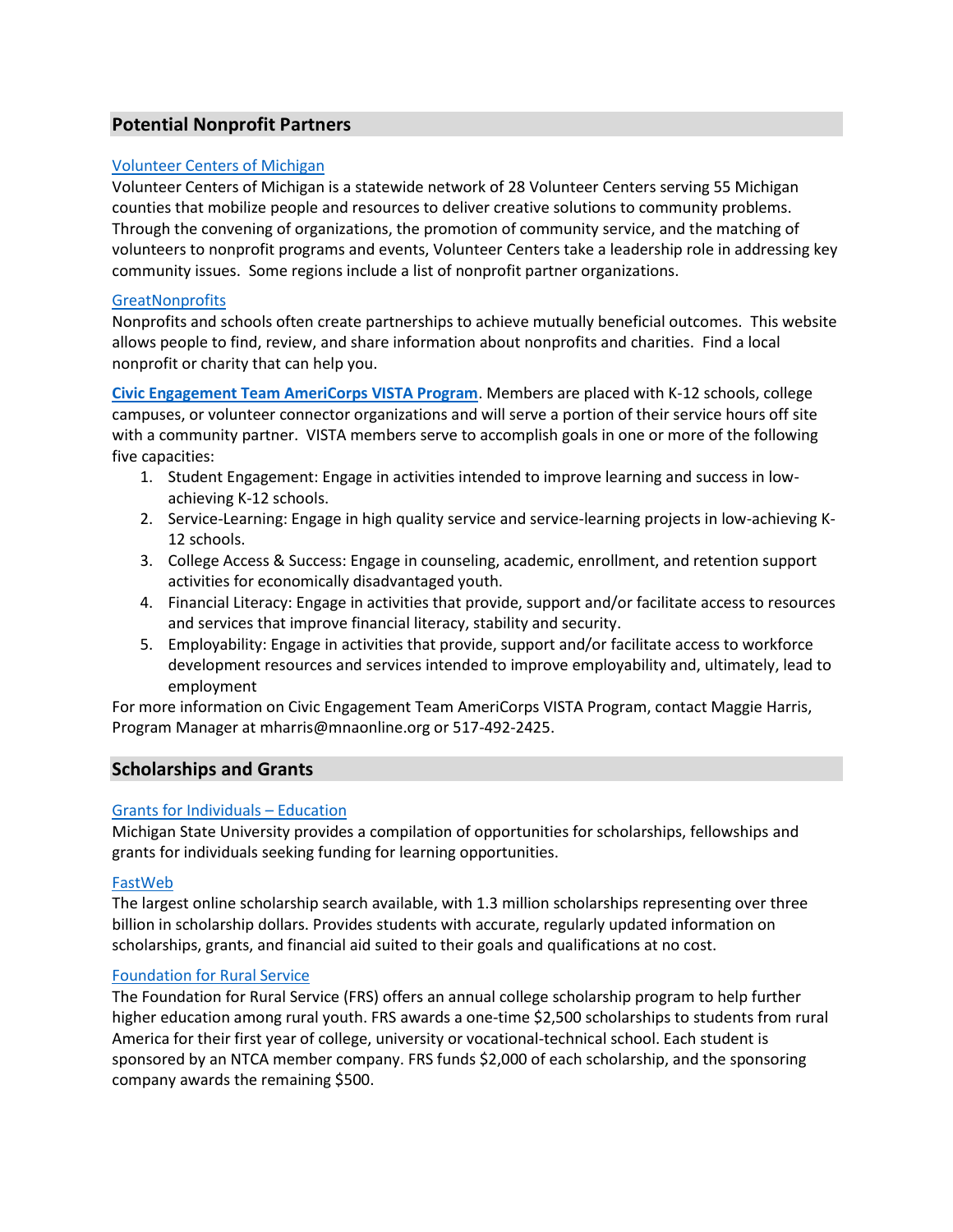## [Fundsnet Scholarships and Financial Aid](http://www.fundsnetservices.com/searchresult/24/Scholarships-Financial-Aid.html)

A collection of web links by FundsNet.

## **Professional Development**

Professional Development Opportunities for Teachers in Michigan Central [Michigan University](http://global.cmich.edu/profdev/) [Eastern Michigan University](http://www.emich.edu/english/wac/professionaldevelopment.php) [Mathematics and Science Centers Network](http://www.mimathandscience.org/math/professionaldevelopment/) [Michigan LearnPort](http://www.learnport.org/) [Michigan State University](http://education.msu.edu/outreach/schools/) [Michigan Teacher Corps](http://michiganteachercorps.org/certified-teachers/professional-development) [Michigan Tech](http://www.mtu.edu/cls/education/development/) [Music Teachers](http://www.mmeamichigan.org/Professional-Development) [Northern Michigan University](http://www.nmu.edu/seaborg/node/19) [Professional Learning Board](https://k12teacherstaffdevelopment.com/tlb/select-your-state-below-to-get-started/michigan/) [REMC Association of Michigan](http://www.remc.org/) [University of Michigan -Flint](http://www.umflint.edu/oel/professional-development-k-12) [Wayne RESA](http://www.resa.net/development/) [Western Michigan University](https://wmich.edu/professional)

## **Discounted Supplies for Educators**

## [Reading Resource Project from Literacy Empowerment Foundation \(LEF\)](http://www.lefbooks.org/reading_resource_project/)

The Reading Resource Project is an ongoing program that runs throughout the year. The program distributes softcover books FREE of charge for literacy programs. Reading levels are available for Pre-K through Second Grade. Reading Resource Project books come in sets of 100 books per set. Recipients pay shipping, handling, and administrative costs (78.00 per set). Each 100 book set consists of at least 10 different titles. Reading Resource Project books are available in a limited quantity on a first come, first served basis.

## [MFE Family Discounted Book Program](http://www.parentfurther.com/content/build-strong-families-stories)

If you are an educator or program provider serving children from low-income families, you can access these books through the First Book Marketplace for up to 90 percent off retail prices. Simply sign up with First Book to get started. There is also a free, downloadable guide for each book.

#### [Office Depot / OfficeMax: Rewards Program](https://www.officedepot.com/a/loyalty-programs/office-depot-rewards/)

Purchase the products you use most like paper, ink & toner, and you'll get 10% back in rewards every day. Turn in empty ink and toner cartridges as more ways to get rewarded. Membership is free.

## [National Association for the Exchange of Industrial Resources](http://www.naeir.org/)

Collects donations of overstocked and discontinued merchandise from businesses and redistributes them to schools and non-profit groups. Office supplies, art supplies, science supplies, industrial supplies, furnishings, clothes, personal care items, toys, electronics, books, etc. Teachers must [register](https://catalog.naeir.org/Member/TeacherApplication) for free to participate. Merchandise is free or low cost but a Premier membership (\$595/year) is required for some items.